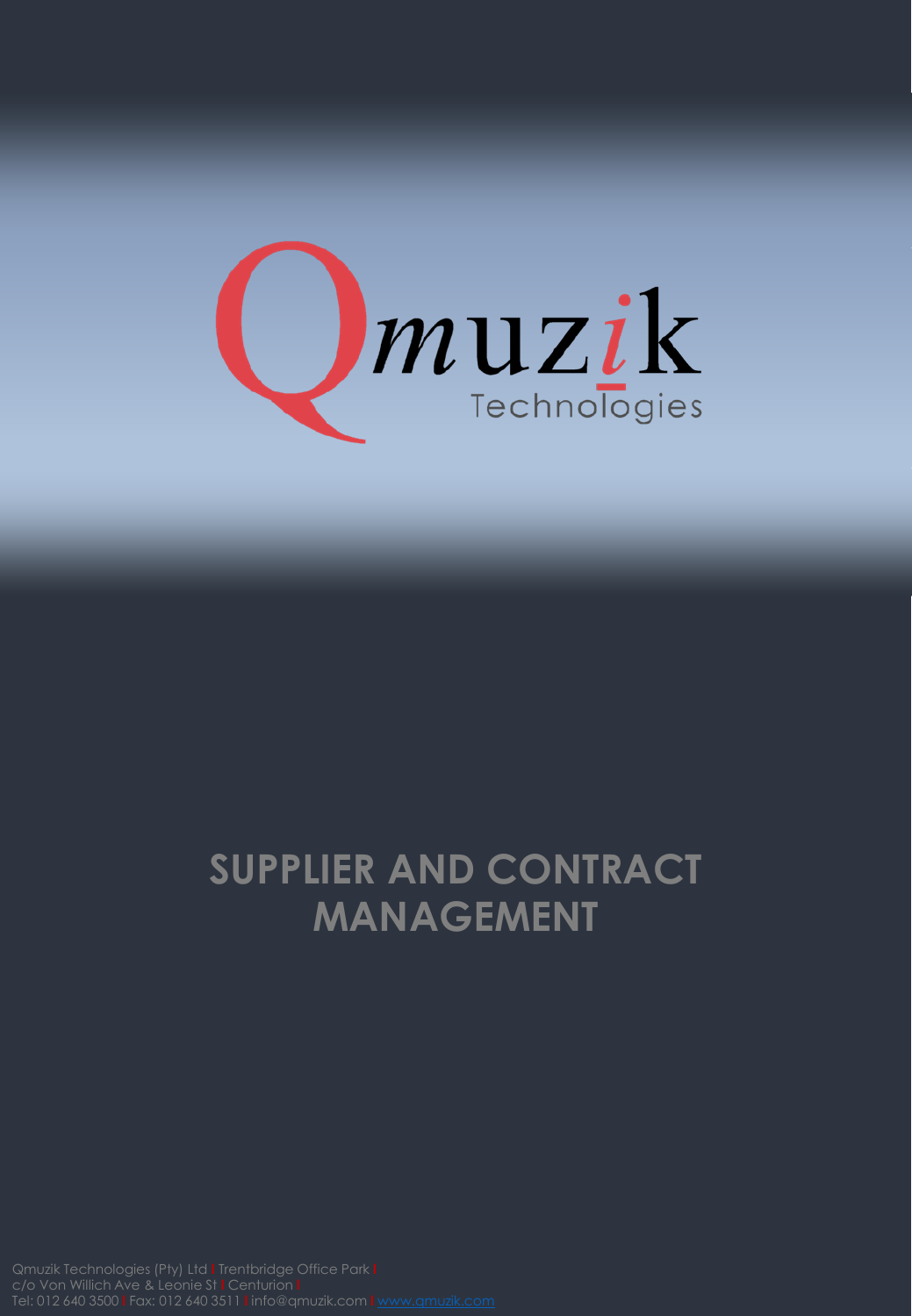

qualifying suppliers via pre-defined measurement and performance criteria and analysis tools to aid the process and the subsequent rating, ranking and qualification of your suppliers.

The solution also provides for electronic requisitioning of goods and services, with electronic workflow for expense approval and budget checking. The functionality allows for very dynamic and flexible rules regarding the E-mandate for procurement of goods and services. Predefined set-up governs the type of procurement activities allowed, the departments and/or employees allowed to perform call-offs against the E-mandate, time constraints as well as limitations for auto-approval amounts, stop- and warn limits and electronic mail notifications.

The above requisitioning process seamlessly interfaces with the procurement and contract management processes in the system. This includes RFQ features, the application of supplier catalogues with time-based pricing, freight-, discount- and settlement terms and the management of related contracts. Contract actions and status can be captured and a full audit trail of all procurement activities is provided with on-line workbenches to view and analyse purchasing history, delivery performance and open- or overdue purchase orders by buyer, commodity, supplier, and project or numerous other filters and options.